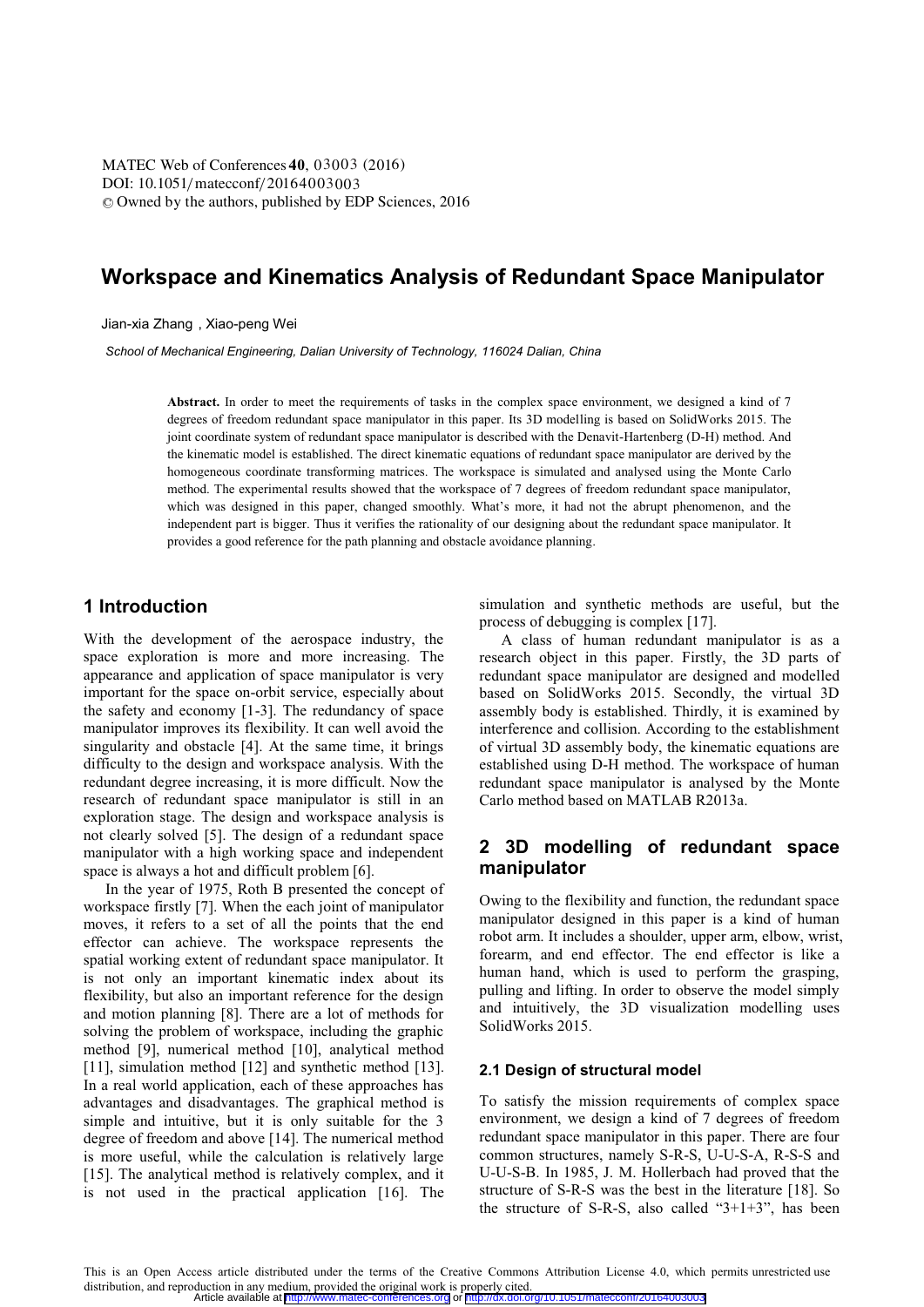adopted in this paper. That is the shoulder, elbow and wrist of arm. The 7 degrees of freedom are the rotating joints. Considering the folding of space manipulator, the offset type is adopted in the wrist. The ratio between forearm and upper arm is 1:0.618. The design of structural model is as shown in Figure 1.



**Figure 1.** Design of structural model

#### **2.2 3D modelling based on SolidWorks**

In the environment of SolidWorks 2015, the 3D modelling of redundant space manipulator is with the principle of modularization and top-down. First of all, the basic work is the predesign. And then the key work is the design of feature. The core step is to establish the various parts of space manipulator, including the end effector, upper arm, forearm and every joint. Secondly, according to a certain cooperation relationship, the whole machine parts form a virtual assembly. At last, the virtual assembly body is checked by collision and interference. It is used to check the installation position is correct whether or not, to ensure that satisfy the requirements of processing technology. The top-down process of design is as shown in Figure 2.



**Figure 2.** Process of design

The main concrete steps of 3D modelling are as follows.

### (1) Modelling of parts

According to the design of structure model, the sketch is drawn based on SolidWorks. The characteristics are established. And the various parts of redundant space manipulator are 3D modelled. They are as shown in Figure 3.



**Figure 3.** 3D modelling of parts

(2) Build 3D assembly models

The assembly refers to a file. The parts, characteristics and other assembly models are assembled according to the certain relationships. In this paper, there are a total of 23 parts to form a redundant space manipulator. A base is as the first assemble accessory. The assemble relations between them include coincidence and concentric. The whole virtual 3D assembly body is as shown in Figure 4.



**Figure 4.** Virtual 3D assembly body

(3) Interference and collision

Due to the complexity of assembly body, it is difficult if only depending on the vision to examine the interference and collision between the parts. Thus, it is examined using the function of interference and collision provided by SolidWorks. This is to check the installation position of the parts in the virtual assembly is correct or nor, to ensure satisfy the conditions of actual processing. In order to observe and analyse the relationship between the various parts, it is generated by the explosion view.

The model of redundant space manipulator has the feature of 3D visualization based on SolidWorks. The 3D model is vividly displayed. We can understand the structure of redundant space manipulator easily and simply. From the whole, it can be had a deeper perception.

## **3 Kinematics analysis of redundant space manipulator**

The kinematics analysis of redundant space manipulator is the basis of workspace analysis, motion planning and control. It includes forward and inverse kinematics. The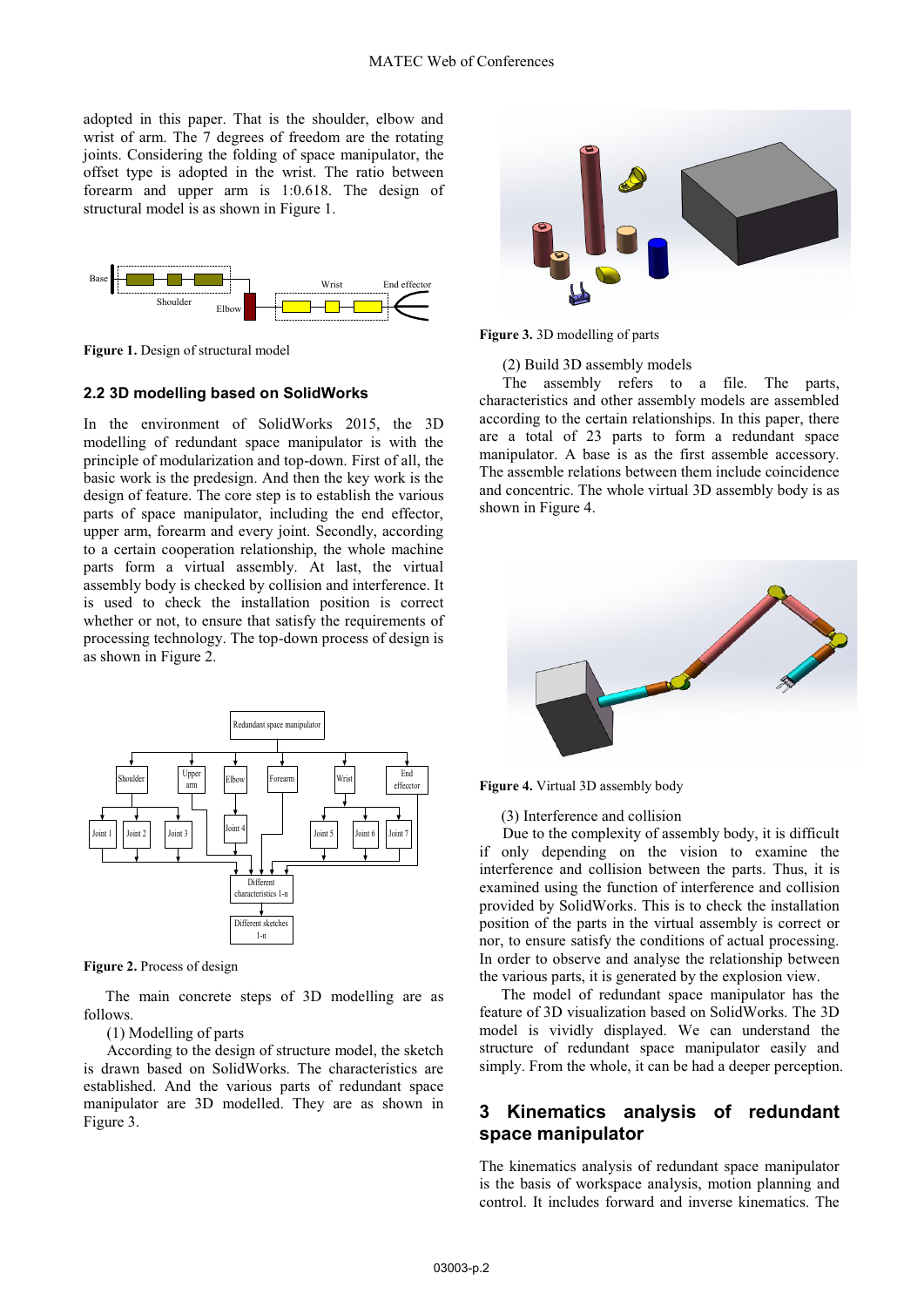forward kinematics is the higher order differential of position, position variable, velocity and acceleration for time or other variables.

#### **3.1 Establishment of kinematic model**

In order to analyse the kinematic analysis of redundant space manipulator, the D-H method is adopted to describe the joint coordinate system, and then the kinematic model is established. The D-H method is presented by J. Denavit and R. S. Hartenberg in 1995. It has become the standard method in the robot field [19]. Each link of the manipulator can be represented by four kinematic parameters. The rule for describing the relationship of motion with kinematic parameters is named D-H method.

According to the structural model shown in figure 1, the kinematic model of redundant space manipulator is established using D-H method. This is used to describe the relationship between these adjacent bars. Where, d1=0.382m, d3=0.618m, de=0.08m, d5=d7=0.309m. The joint coordinate system of redundant space manipulator is as shown in Figure 5.



**Figure 5.** Joint coordinate system of space manipulator

According to the Figure 5, the D-H parameters of redundant space manipulator are as listed in Table 1. Where,  $a_{i-1}$ ,  $d_i$ , and  $a_{i-1}$  are the three fixed link parameters.  $\theta_i$  is the joint variable.

| i              | $a_{i-1}(m)$     | $d_i(m)$         | $\alpha_{i-1}(rad)$ | $\theta_i(o)$                   |
|----------------|------------------|------------------|---------------------|---------------------------------|
| 1              | $\boldsymbol{0}$ | $d_1$            | $\boldsymbol{0}$    | $\theta_{1}$                    |
| $\overline{2}$ | $\boldsymbol{0}$ | $\boldsymbol{0}$ | $\pi/2$             | $\theta_{\scriptscriptstyle 2}$ |
| 3              | $\boldsymbol{0}$ | $d_3$            | $-\pi/2$            | $\theta_{3}$                    |
| 4              | $\boldsymbol{0}$ | $-d_e$           | $\pi/2$             | $\theta_{\scriptscriptstyle 4}$ |
| 5              | $\boldsymbol{0}$ | d <sub>5</sub>   | $-\pi/2$            | $\theta_{\rm s}$                |
| 6              | $\boldsymbol{0}$ | $\boldsymbol{0}$ | $\pi/2$             | $\theta_{\scriptscriptstyle 6}$ |
| 7              | $\boldsymbol{0}$ | $d_{\tau}$       | $-\pi/2$            | $\theta_{\rm 7}$                |

**Table 1.** D-H parameters of redundant space manipulator.

In Table 1,  $a_{i-1}$  represents the distance between  $Z_{i-1}$ axis and  $Z_i$  axis along  $X_{i-1}$  axis;  $d_i$  represents the distance between  $X_{i-1}$  axis and  $X_i$  axis along  $Z_i$  axis;  $\alpha_{i-1}$  represents the angle rotated from  $Z_{i-1}$  axis to  $Z_i$ 

axis along  $X_{i-1}$  axis, the forward is anticlockwise;  $\theta_i$ represents the angle rotated from  $X_{i-1}$  axis to  $X_i$  axis along  $Z_i$  axis, the forward is anticlockwise.

#### **3.2 Forward kinematics analysis**

The forward kinematics analysis of redundant space manipulator is the foundation and premise of other research on the technology of space manipulators. The forward kinematics analysis is a process of the transformation from the joint space to Descartes space. Under the case of known linkage parameters and joint variables, the pose of end effector is solved relative to the reference coordinate system.

The general expression of transition matrix between the adjacent coordinate system is as follows [20]:

$$
{}^{i}I_{i}T = \begin{bmatrix} c_{i} & -s_{i} & 0 & a_{i-1} \\ s_{i}c\alpha_{i-1} & c_{i}c\alpha_{i-1} & -s\alpha_{i-1} & -s\alpha_{i-1}d_{i} \\ s_{i}s\alpha_{i-1} & c_{i}s\alpha_{i-1} & c\alpha_{i-1} & c\alpha_{i-1}d_{i} \\ 0 & 0 & 0 & 1 \end{bmatrix}
$$
 (1)

Where,  $c_i = cos(\theta_i)$ ,  $s_i = sin(\theta_i)$ ,  $ca_{i-1} = cos(\alpha_{i-1})$ ,  $s\alpha_{i-1} = \sin(\alpha_{i-1})$ . Combining with the D-H parameters in table 1, the pose transition matrix can be expressed as follows:

$$
{}_{j}^{0}T = \begin{bmatrix} c_{1} & -s_{1} & 0 & 0 \\ s_{1} & c_{1} & 0 & 0 \\ 0 & 0 & 1 & d_{1} \\ 0 & 0 & 0 & 1 \end{bmatrix}
$$
 (2)

$$
{}_{2}^{1}T = \begin{bmatrix} c_{2} & -s_{2} & 0 & 0 \\ 0 & 0 & -1 & 0 \\ s_{2} & c_{2} & 0 & 0 \\ 0 & 0 & 0 & 1 \end{bmatrix}
$$
 (3)

$$
{}_{3}^{2}T = \begin{bmatrix} c_{3} & -s_{3} & 0 & 0 \\ 0 & 0 & 1 & d_{3} \\ -s_{3} & -c_{3} & 0 & 0 \\ 0 & 0 & 0 & 1 \end{bmatrix}
$$
 (4)

$$
{}_{i}^{3}T = \begin{bmatrix} c_{4} & -s_{4} & 0 & 0 \\ 0 & 0 & -1 & d_{e} \\ s_{4} & c_{4} & 0 & 0 \\ 0 & 0 & 0 & 1 \end{bmatrix}
$$
 (5)

$$
{}_{j}^{4}T = \begin{bmatrix} c_{5} & -s_{5} & 0 & 0 \\ 0 & 0 & 1 & d_{5} \\ -s_{5} & -c_{5} & 0 & 0 \\ 0 & 0 & 0 & 1 \end{bmatrix}
$$
 (6)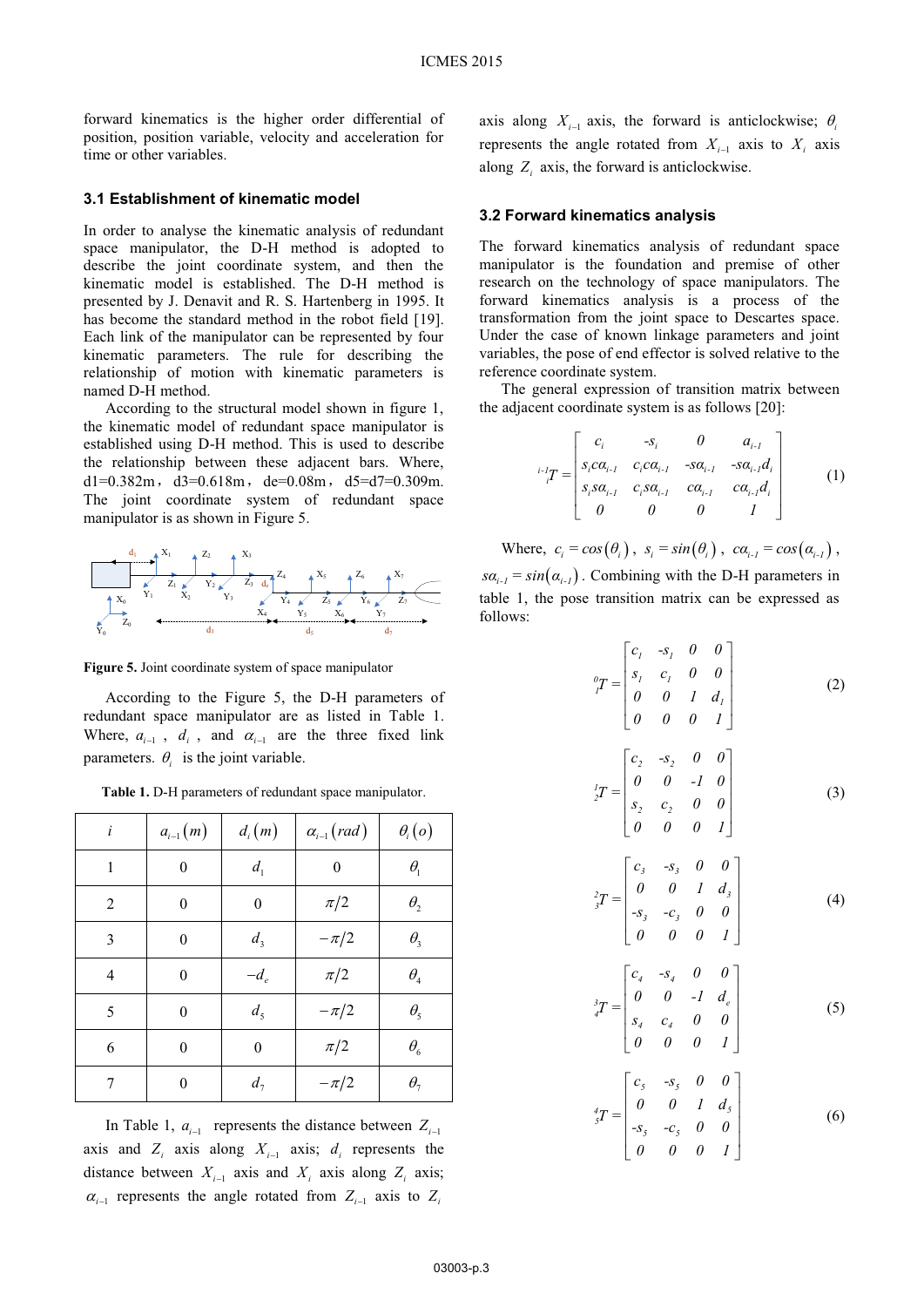$$
{}_{\delta}^{5}T = \begin{bmatrix} c_{6} & -s_{6} & 0 & 0 \\ 0 & 0 & -1 & 0 \\ s_{6} & c_{6} & 0 & 0 \\ 0 & 0 & 0 & 1 \end{bmatrix}
$$
(7)

$$
{}_{?}^{6}T = \begin{bmatrix} c_7 & -s_7 & 0 & 0 \\ 0 & 0 & 1 & d_7 \\ -s_7 & -c_7 & 0 & 0 \\ 0 & 0 & 0 & 1 \end{bmatrix}
$$
 (8)

Finally, the pose of end effector relative to the base coordinate system is obtained. The transition matrix can be expressed as follows:

$$
{}_{7}^{0}T = {}_{1}^{0}T {}_{2}^{1}T {}_{3}^{2}T {}_{4}^{3}T {}_{5}^{4}T {}_{5}^{5}T {}_{7}^{6}T = \begin{bmatrix} a_{11} & a_{12} & a_{13} & p_{x} \\ a_{21} & a_{22} & a_{23} & p_{y} \\ a_{31} & a_{32} & a_{33} & p_{z} \\ 0 & 0 & 0 & 1 \end{bmatrix}
$$
(9)

The position vector of end effector relative to the base coordinate system can be expressed as follows:

$$
P = \begin{bmatrix} (-c_{12345}S_6 + c_{45}S_{136} + c_{15}S_{246} + c_{12}S_{356} + c_{3}S_{156} - c_{1236}S_4 + c_{6}S_{134} \\ -c_{146}S_2) d_7 + (-c_{123}S_4 + S_{134} - c_{14}S_2) d_5 + (-c_{12}S_3 - c_3S_1) d_e \\ -c_1S_2d_3 \\ (-c_{2345}S_{16} - c_{145}S_{36} + c_5S_{1246} + c_2S_{1356} - c_{135}S_6 - c_{236}S_{14} - c_{16}S_{34} \\ -c_{46}S_{12}) d_7 + (-c_{23}S_{14} - c_1S_{34} - c_4S_{12}) d_5 + (-c_2S_{13} + c_{13}) d_e \\ -s_{12}d_3 \\ (-c_{345}S_{26} - c_{25}S_{46} + s_{2356} - c_{36}S_{24} + c_{246}) d_7 + (-c_3S_{24} + c_{24}) d_5 \\ -s_{23}d_e + c_2d_3 + d_1 \end{bmatrix} (10)
$$

Where,  $c_{ij\cdots k} = c_i c_j \cdots c_k = cos(\theta_i) cos(\theta_j) \cdots cos(\theta_k)$ ,  $s_{ij\cdots k} = s_i s_j \cdots s_k = sin(\theta_i) sin(\theta_j) \cdots sin(\theta_k)$ .

## **4 Workspace analysis of redundant space manipulator**

The Monte Carlo method is usual for solving the workspace of manipulator. It need rely on the establishment and solution of forward kinematics equation [21]. The workspace of redundant space manipulator can be summarized as a collection of the position vector solutions, which are the end effector relative to the base coordinate system.

#### **4.1 Overview of Monte Carlo method**

The Monte Carlo method, which originated from the famous needle test in the year of 1777, was also called the statistical simulation method. It is based on probability statistics. By using random number (or pseudo random number), it is a kind of method to solve computational problems. It1s advantages are simple, fast

and adaptable. It mainly includes three steps as shown in Figure 6.



#### **Figure 6.** Three steps

With the development of science and computer technology, the application of Monte Carlo method is becoming more and more extensive. In mathematical computing, it well solves the problems of multiple integrals, differential integral equations, computation of eigenvalues, and nonlinear equation groups. In practical engineering application, it has a great contribution on statistical physics, aerospace technology, information system, public management, and medical science.

#### **4.2 Workspace analysis based on Monte Carlo method**

The Monte Carlo method for the degrees of manipulator has no limitation. It is suitable for analysing e workspace of redundant manipulator. The method is simple and easy to implement. It omits the complicated process of solving. The calculation speed is faster. The fundamentals are as follows. First, the range of joint angles is set. Then, each joint angle can randomly obtain different value in the corresponding range. At last, the point set to be reached by the end effector is workspace. The detail solving steps based on MATLAB 2013a are described as follows.

(1) The forward kinematic equation of redundant space manipulator is solved by D-H method. The position vector of end effector relative to the base coordinate system can be expressed as the formula (10).

(2) In the range, the random values 0-1 can be generated through the function rand  $(1, N)$ . The value of joint angle can be described as follows:

$$
\theta_i = \theta_{\text{imin}} + \left(\theta_{\text{imax}} - \theta_{\text{imin}}\right) * rand\left(I, N\right) \tag{11}
$$

Where,  $i=1-7$ , which represents the number of joints.  $\theta_{\text{imin}}$ , which represents the minimum value of joint angle.  $\theta_{\text{imor}}$ , which represents the maximum value of joint angle.

(3) The values of joint angle obtained from the step (2) are brought into the formula (10). The point set of end effector can be solved. It can be shown in the graph through MATLAB 2013a. So the workspace of redundant space manipulator is obtained.

All the steps above were performed and simulated on MATLAB 2013a. N=30000, the workspace of redundant space manipulator is as shown in Figure 7.